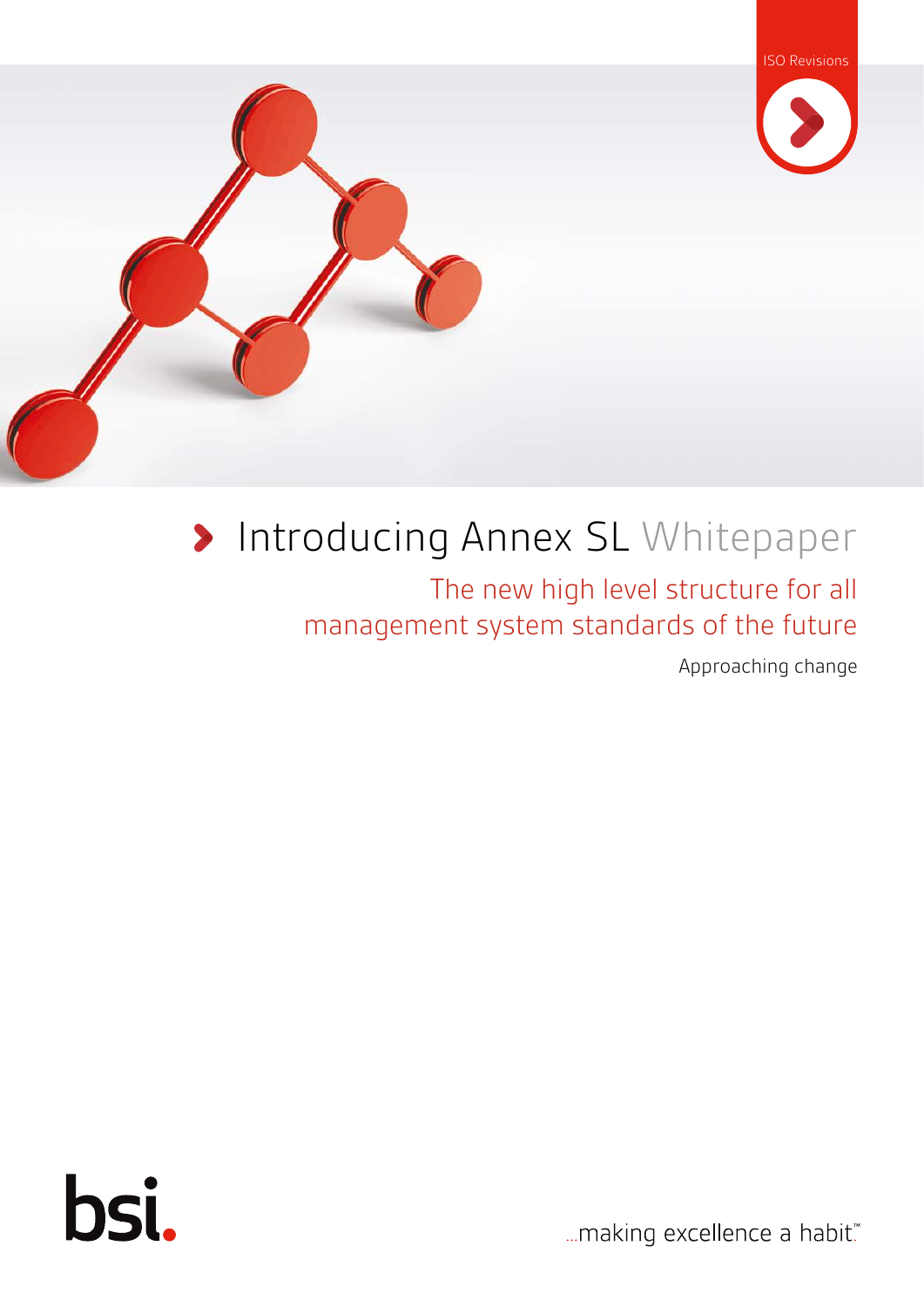# **>** Overview and background

Over the years ISO has published many management system standards for topics ranging from quality and environment to information security and business continuity management. Despite sharing common elements, ISO management system standards all have different structures. This, in turn, results in some confusion and difficulties at the implementation stage.

In order to understand the importance of structure in management system standards, we will take a step back and look at ISO's definition of a management system and some of the benefits of implementing an effective management system. ISO defines a management system as a set of procedures an organization needs to follow in order to meet its objectives. A management system standard provides a model to follow when setting up and operating a management system. Some of the top level benefits of a successful management system standard are:

- **•** Enhanced use of resources
- **•** Improved risk management
- **•** Increased customer satisfaction by meeting product/service expectations

#### Why a new high-level structure?

Most organizations have more than one management system standard to implement and certify. Doing this individually takes up a lot of extra time and resources, so there is a clear need to find a way of integrating and combining the standards in the best possible way. The management system standards to date each presents different structures, requirements and terminology, so integration remains challenging.

In order to address this problem, ISO developed Annex SL – the framework for a generic management system and the blueprint for all new and revised management system standards going forward. To address industry specific needs, additional requirements for individual sectors will be added to this generic framework.

#### How will this affect organizations?

This high level structure will be rolled out across all new and revised management system standards to ensure consistency and compatibility. With Annex SL in place, management system implementers can look forward to less conflicts, duplication, confusion and the misunderstandings that took place as a result of different management system standard structures.

Management system auditors will now use a core set of generic requirements across disciplines and industry sectors.

# **More about Annex SL**

All management system standards of the future will have the same high level structure, identical core text, as well as common terms and definitions. Whilst the high level structure cannot be changed, sub-clauses and discipline-specific text can be added.

Annex SL applies to all management system standards, such as full ISO standards, Publicly Available Specifications (PAS) and Technical Specifications (TS). The revised ISO 9001 and ISO 14001, as well as the new ISO 45001 will all be based on Annex SL's high level structure:

| Clause 1:            | Scope                       |
|----------------------|-----------------------------|
| Clause 2:            | Normative references        |
| Clause 3:            | Terms and definitions       |
| Clause 4:            | Context of the organization |
| Clause 5:            | Leadership                  |
| Clause 6:            | Planning                    |
| Clause <sub>7:</sub> | Support                     |
| Clause 8:            | Operation                   |
| Clause 9:            | Performance evaluation      |
| Clause 10:           | Improvement                 |

ISO Revisions

#### **Clause 1: Scope**

The scope sets out the intended outcomes of the management system. The outcomes are industry specific and should be aligned with the context of the organization (clause 4).

#### **Clause 2: Normative references**

Provides details of the reference standards or publications relevant to the particular standard.

#### **Clause 3: Terms & definitions**

Details terms and definition applicable to the specific standard in addition to any formal related terms and definitions standard.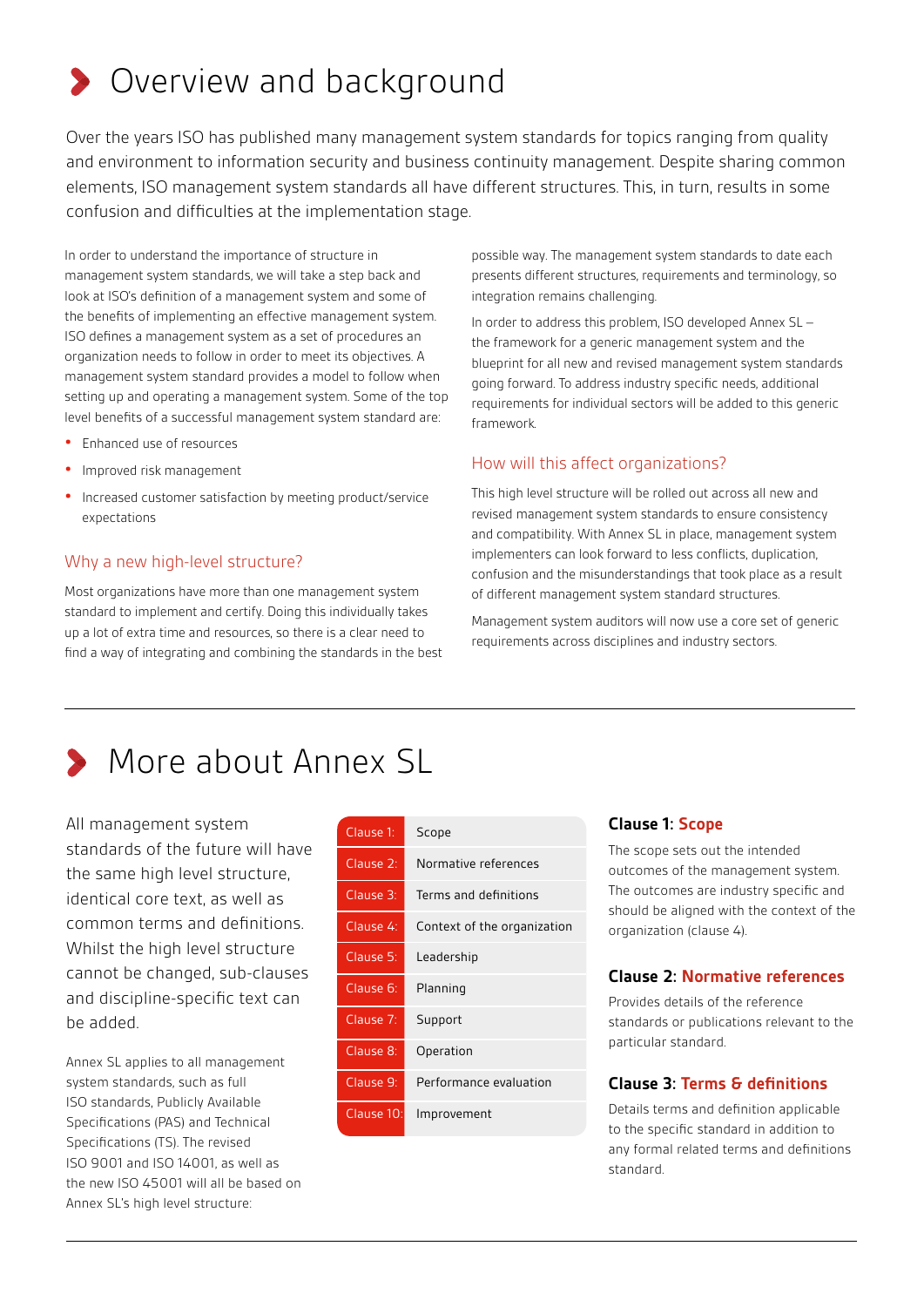

#### **Clause 4: Context of the organization**

Clause 4 consists of four sub-clauses:

- 4.1 Understanding the organization and its context
- 4.2 Understanding the needs and expectations of interested parties
- 4.3 Determining the scope of the managements system
- 4.4 The management system

As the flagstone of a management system, clause 4 determines why the organization is here. As part of the answer to this question, the organization needs to identify internal and external issues that can impact on its intended outcomes, as well as all interested parties and their requirements. It also needs to document its scope and set the boundaries of the management system – all in line with the business objectives.

#### **Clause 5: Leadership**

Clause 5 comprises three sub-clauses:

- 5.1 Leadership and commitment
- 5.2 Policy
- 5.3 Organizational roles, responsibilities and authorities

The new high level structure places particular emphasis on leadership, not just management as set out in previous standards. This means top management now has greater accountability and involvement in the organization's management system. They need to integrate the requirements of the management system into the organization's core business process, ensure the management system achieves its intended outcomes and allocate the necessary resources. Top management is also responsible for communicating the importance of the management system and heighten employee awareness and involvement.

#### **Clause 6: Planning**

Clause 6 includes two sub-clauses:

- 6.1 Actions to address risks and opportunities
- 6.2 Management system objectives and planning to achieve them

Clause 6 brings risk-based thinking to the front. Once the organization has highlighted risks and opportunities in clause 4, it needs to stipulate how these will be addressed through planning. The planning phase looks at what, who, how and when these risks must be addressed. This proactive approach replaces preventative action and reduces the need for corrective actions later on. Particular focus is also placed on the objectives of the management system. These should be measurable, monitored, communicated, aligned to the policy of the management system and updated when needed.

#### **Clause 7: Support**

Clause 7 consists of five sub-clauses:

- 7.1 Resources
- 7.2 Competence
- 7.3 Awareness
- 7.4 Communication
- 7.5 Documented information

After addressing the context, commitment and planning, organizations will have to look at the support needed to meet their goals and objectives. This includes resources, targeted internal and external communications, as well as documented information that replaces previously used terms such as documents, documentation and records.

#### **Clause 8: Operation**

Clause 8 has one sub-clause:

8.1 Operational planning and control

The bulk of the management system requirements lies within this single clause. Clause 8 addresses both in-house and outsourced processes, while the overall process management includes adequate criteria to control these processes, as well as ways to manage planned and unintended change.

#### **Clause 9: Performance evaluation**

Clause 9 is formed of three sub-clauses:

- 9.1 Monitoring, measurement, analysis and evaluation
- 9.2 Internal audit
- 9.3 Management review

Here organizations need to determine what, how and when things are to be monitored, measured, analysed and evaluated. An internal audit is also part of this process to ensure the management system conforms to the requirements of the organization as well as the standard, and is successfully implemented and maintained. The final step, management review, looks at whether the management system is suitable, adequate and effective.

#### **Clause 10: Improvement**

With two sub-clauses in place, Clause 10 looks at how non-conformities and corrective actions should be managed:

- 10.1 Non-conformity and corrective action
- 10.2Continual improvement

In an ever-changing business world, not everything always goes according to plan. Clause 10 looks at ways to address non-conformities and corrective action, as well as strategies for improvement on a continual basis.